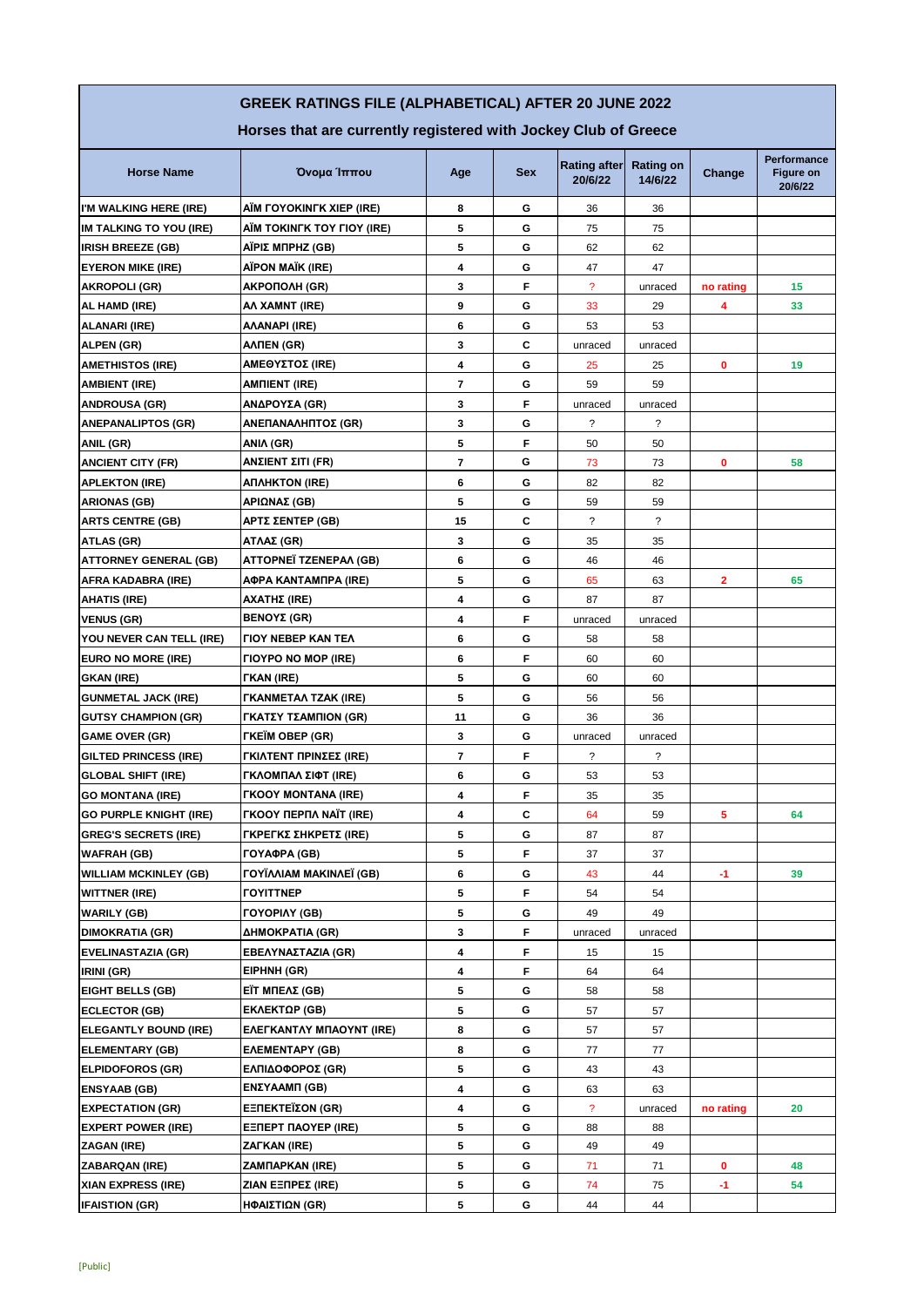| THORA (GR)                                       | OOPA (GR)                             | 5              | F      | $\ddot{\phantom{0}}$     | $\ddot{\phantom{0}}$     |      |                   |
|--------------------------------------------------|---------------------------------------|----------------|--------|--------------------------|--------------------------|------|-------------------|
| <b>IMSHI'S LITTLE BRO (IRE)</b>                  | <b>ΙΜΣΙΖ ΛΙΤΛ ΜΠΡΟ (IRE)</b>          | 9              | G      | 42                       | 43                       | $-1$ | <b>Collateral</b> |
| INIKI (GR)                                       | INIKI (GR)                            | 4              | F      | 19                       | 19                       |      |                   |
| <b>INUA (GR)</b>                                 | INOYA (GR)                            | 4              | G      | 9                        | 9                        |      |                   |
| <b>CAJMERE (GB)</b>                              | KAZMEP (GB)                           | 8              | G      | 49                       | 49                       |      |                   |
| <b>CALA D'OR (IRE)</b>                           | KAAA NT'OP (IRE)                      | 6              | F      | 53                       | 53                       |      |                   |
| <b>KALLISTO (GR)</b>                             | ΚΑΛΛΙΣΤΩ (GR)                         | 5              | F      | ?                        | $\overline{\phantom{a}}$ |      |                   |
| <b>CAMARI (FR)</b>                               | KAMAPI (FR)                           | 3              | G      | 43                       | 35                       | 8    | 43                |
| <b>KAMIKAZE LORD (USA)</b>                       | KAMIKAZI AOPNT                        | 6              | C      | 60                       | 60                       |      |                   |
| <b>CANNON BRIGGS (IRE)</b>                       | ΚΑΝΟΝ ΜΠΡΙΓΚΣ (IRE)                   | 3              | G      | 40                       | 40                       |      |                   |
| <b>CADEO (GB)</b>                                | <b>KANTEO (GB)</b>                    | 5              | G      | 56                       | 56                       |      |                   |
| <b>KARMELITA (GR)</b>                            | KAPMEAITA (GR)                        | 4              | F      | 55                       | 55                       |      |                   |
| <b>CARSON CITY (GB)</b>                          | ΚΑΡΣΟΝ ΣΙΤΥ (GB)                      | 8              | G      | 78                       | 78                       |      |                   |
| <b>KELINEA (GR)</b>                              | KEAINEA (GR)                          | 3              | F      | unraced                  | unraced                  |      |                   |
| <b>KOKKINOLAIMIS (IRE)</b>                       | KOKKINOΛAIMHΣ (IRE)                   | 7              | G      | 75                       | 75                       |      |                   |
| <b>COMPRISE (GB)</b>                             | KOMNPAÏZ (GB)                         | 8              | G      | 96                       | 96                       |      |                   |
| <b>CONVENE (IRE)</b>                             | KONBIN (IRE)                          | 5              | G      | 41                       | 41                       |      |                   |
| <b>CONGRATULATE (GB)</b>                         | ΚΟΝΓΚΡΑΤΣΙΟΥΛΕΪΤ                      | 5              | F      | 62                       | 62                       |      |                   |
| <b>KODI KING (IRE)</b>                           | KONTI KINFK (IRE)                     | 6              | G      | 64                       | 64                       |      |                   |
| <b>CORENTINE (GR)</b>                            | KOPENTIN (GR)                         | 5              | F      | 31                       | 31                       |      |                   |
| <b>KUWAIT SHIELD (GB)</b>                        | <b>KOYBEÏT ΣΗΛΝΤ (GB)</b>             | 5              | G      | 87                       | 87                       |      |                   |
| <b>QUEEN BAYNOONAH (IRE)</b>                     | KOYHN MITEÏNOYNA (IRE)                | 6              | F      | 57                       | 58                       | -1   | 47                |
| <b>KONSTANTINOS (GR)</b>                         | ΚΩΝΣΤΑΝΤΙΝΟΣ (GR)                     | 4              | G      | unraced                  | unraced                  |      |                   |
| <b>LOVE HURTS (GB)</b>                           | ΛΑΒ ΧΕΕΡΤΣ (GB)                       | 4              | F      | 52                       | 54                       | $-2$ | 39                |
| <b>LIGHTNING STORM (IRE)</b>                     | ΛΑΙΤΝΙΝΓΚ ΣΤΟΡΜ                       | 6              | G      | 61                       | 61                       | 0    | 64                |
| <b>LAMBON (GR)</b>                               | ΛAMΠON (GR)                           | 3              | G      | unraced                  | unraced                  |      |                   |
| LADERAC (GR)                                     | AANTEPAK (GR)                         | 3              | F      | unraced                  | unraced                  |      |                   |
| <b>LAOFILOS (GR)</b>                             | ΛΑΟΦΙΛΟΣ                              | 5              | G      | 45                       | 45                       |      |                   |
| <b>LATEENA (IRE)</b>                             | AATINA (IRE)                          | 3              | F      | ?                        | $\overline{\phantom{a}}$ |      |                   |
| LETO THE FIRST (GB)                              | ΛΕΤΟ ΔΕ ΦΕΡΣΤ (GB)                    | 4              | G      | 41                       | 41                       | 0    | 41                |
| LOVINA (IRE)                                     | <b><i>AOBINA (IRE)</i></b>            | 6              | F      | 61                       | 61                       |      |                   |
| <b>LOPAS (IRE)</b>                               | ΛΟΠΑΣ (IRE)                           | 5              | G      | 89                       | 89                       |      |                   |
| <b>LULU'S WARRIOR (IRE)</b>                      | ΛΟΥΛΟΥΣ ΓΟΥΟΡΙΟΡ (IRE)                | 5              | G      | $\overline{\phantom{a}}$ | $\overline{\mathcal{E}}$ |      |                   |
| <b>MANIANNA (GR)</b>                             | <b>MANIANNA (GR)</b>                  | 4              | F      | 58                       | 58                       |      |                   |
| <b>MANOUSOS (IRE)</b>                            | <b>ΜΑΝΟΥΣΟΣ (IRE)</b>                 | 7              | G      | 45                       | 45                       |      |                   |
| <b>MARS (GR)</b>                                 | <b>ΜΑΡΣ (GR)</b>                      |                |        |                          |                          |      |                   |
| <b>MAGICAL MOVEMENT (GB)</b>                     | <b>MATZIKAA MOYBMENT (GB)</b>         | 4<br>6         | G<br>C | 59<br>unraced            | 59<br>unraced            |      |                   |
| <b>MATILDA'S LAW (GB)</b>                        | <b>ΜΑΤΙΛΝΤΑΣ ΛΟ (GB)</b>              | 9              | F.     | 20                       | 20                       |      |                   |
| <b>MEIFENG (GR)</b>                              | <b>MEIPENTK (GR)</b>                  | 5              | F      | 58                       | 58                       |      |                   |
| <b>MELITEA (IRE)</b>                             | <b>MEAITEA (IRE)</b>                  | 13             | F      | ?                        | $\overline{\mathcal{E}}$ |      |                   |
| <b>MELITI (GR)</b>                               | <b>MEAITH (GR)</b>                    | 3              | F.     |                          |                          |      |                   |
| <b>MEMA LUNA (GB)</b>                            | <b>MEMA AOYNA (GB)</b>                | 5              | F      | unraced<br>39            | unraced<br>39            |      |                   |
|                                                  |                                       | 8              | F      |                          |                          |      |                   |
| <b>MILO'S LASS (IRE)</b><br><b>MULHOUSE (FR)</b> | <b>ΜΙΛΟΣ ΛΑΣ (IRE)</b><br>MIAOYZ (FR) | 4              | С      | 45<br>72                 | 45<br>72                 |      |                   |
| <b>MIMIKA (GR)</b>                               | MIMIKA (GR)                           | 3              | F      | unraced                  | unraced                  |      |                   |
| <b>MISS VICTORIA (GR)</b>                        |                                       | 5              | F      |                          |                          |      |                   |
|                                                  | ΜΙΣ ΒΙΚΤΩΡΙΑ (GR)                     |                |        | unraced                  | unraced                  |      |                   |
| <b>MISS KALAMATA (GR)</b>                        | ΜΙΣ ΚΑΛΑΜΑΤΑ (GR)                     | 4              | F      | 33                       | 33                       |      |                   |
| <b>MISS SABINA (GB)</b>                          | ΜΙΣ ΣΑΜΠΙΝΑ                           | 6              | F      | 27                       | 27                       |      |                   |
| <b>MISS FENIA (GR)</b>                           | ΜΙΣ ΦΕΝΙΑ (GR)                        | 6              | F.     | unraced                  | unraced                  |      |                   |
| <b>MISS HRYSANTHI (GR)</b>                       | <b>ΜΙΣ ΧΡΥΣΑΝΘΗ (GR)</b>              | 4              | F      | 31                       | 31                       |      |                   |
| <b>MISSION ORANGE (USA)</b>                      | <b>ΜΙΣΣΙΟΝ ΟΡΑΝΤΖ (USA)</b>           | 6              | G      | 12                       | 17                       | -5   | $\mathbf{2}$      |
| <b>BACACARAT (IRE)</b>                           | МПАКАКАРАТ                            | $\overline{7}$ | G      | 53                       | 53                       |      |                   |
| <b>BALDWIN (IRE)</b>                             | <b>MITAANTFOYIN (IRE)</b>             | 6              | G      | 86                       | 86                       |      |                   |
| <b>BOUNDLESS (GB)</b>                            | <b>ΜΠΑΟΥΝΤΛΕΣ (GB)</b>                | 5              | G      | 52                       | 52                       |      |                   |
| <b>BARASTI DANCER (IRE)</b>                      | ΜΠΑΡΑΣΤΙ ΝΤΑΝΣΕΡ ΙRE)                 | 6              | G      | 63                       | 63                       |      |                   |
| <b>BLUE PRINCESS (GR)</b>                        | <b>ΜΠΛΟΥ ΠΡΙΝΣΕΣ (GR)</b>             | 3              | F      | unraced                  | unraced                  |      |                   |
| <b>BOMBSHELL BAY (GB)</b>                        | ΜΠΟΜΠΣΕΛ ΜΠΕΫ́ (GB)                   | 7              | G      | 44                       | 44                       |      |                   |
| <b>BURKHAN (IRE)</b>                             | <b>MNOYPKXAN (IRE)</b>                | 5              | G      | 36                       | 36                       |      |                   |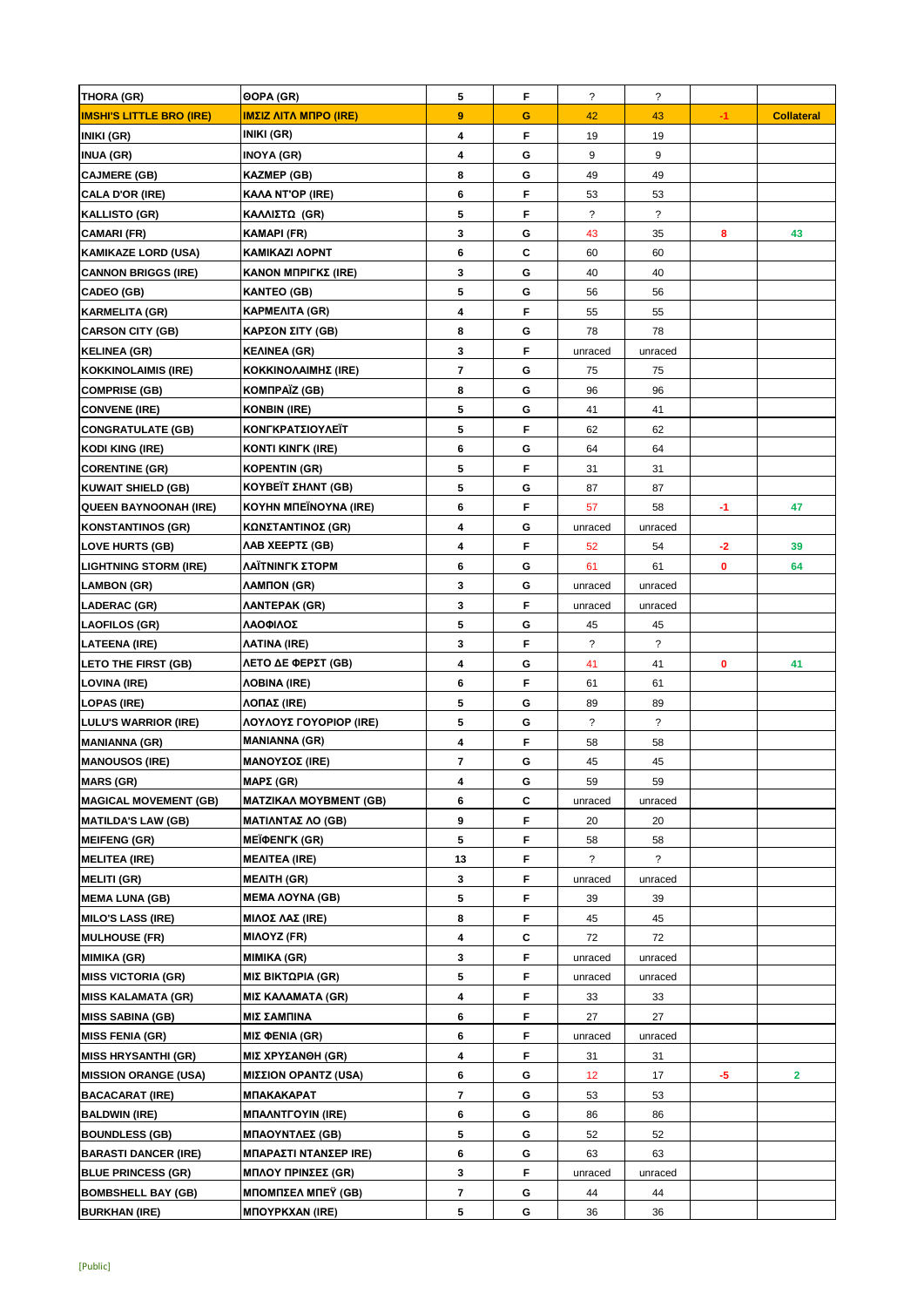| <b>BRIGHT BLOSSOM (USA)</b>     | ΜΠΡΑΪΤ ΜΠΛΟΣΣΟΜ (USA)                | 5                        | F  | 62             | 62                       |            |    |
|---------------------------------|--------------------------------------|--------------------------|----|----------------|--------------------------|------------|----|
| <b>BRONTE (GR)</b>              | <b>MIPONTE (GR)</b>                  | 5                        | F  | 44             | 44                       |            |    |
| <b>BROAD STRIPES (GB)</b>       | <b>ΜΠΡΟΟΥΝΤ ΣΤΡΑΪΠΣ (GB)</b>         | 4                        | F  | 40             | 40                       |            |    |
| <b>AINT MISBEHAVING (IRE)</b>   | N/A (IRE)                            | 3                        | G  | 69             | 69                       |            |    |
| <b>NEXIUM (GB)</b>              | <b>NEEIOYM (GB)</b>                  | 5                        | G  | 22             | 22                       |            |    |
| <b>NIKEA (GR)</b>               | <b>NIKAIA (GR)</b>                   | 3                        | F  | unraced        | unraced                  |            |    |
| <b>NEW GENERATION (IRE)</b>     | <b>NIOY TZENEPEÏΣON (IRE)</b>        | $\overline{\phantom{a}}$ | G  | 78             | 78                       |            |    |
| <b>NEW HOLLAND (IRE)</b>        | NIOY XOAANT (IRE)                    | 4                        | G  | 76             | 76                       |            |    |
| <b>NOSTROVIA (IRE)</b>          | <b>ΝΟΣΤΡΟΒΙΑ (IRE)</b>               | 6                        | F  | 58             | 58                       |            |    |
| <b>DYNAMIGHTY (GB)</b>          | NTAÏNAMAÏTY (GB)                     | 5                        | F  | 51             | 53                       | $-2$       | 19 |
| <b>DARCO KING (IRE)</b>         | <b>NTAPKO KINFK (IRE)</b>            | 5                        | G  | 66             | 66                       |            |    |
| <b>DEVIL ANSE (FR)</b>          | NTEBIΛ ANΣE (FR)                     | $\overline{\phantom{a}}$ | F  | 23             | 23                       |            |    |
| <b>DAYDREAM (GR)</b>            | <b>NTEÏNTPHM (GR)</b>                | 6                        | F  | 59             | 59                       |            |    |
| <b>DEIRA STATION (IRE)</b>      | ΝΤΕΪΡΑ ΣΤΕΪΣΟΝ (IRE)                 | 3                        | G  | unraced        | unraced                  |            |    |
| <b>DRUMNADROCHIT (GB)</b>       | <b>NTPAMNANTPOKIT (GB)</b>           | 6                        | G  | 68             | 68                       |            |    |
| <b>DREAM DESERT (GB)</b>        | NTPHM NTEZEPT (GB)                   | 7                        | G  | 46             | 46                       |            |    |
|                                 |                                      | 6                        | G  |                |                          |            |    |
| <b>OVER THE GUNS (IRE)</b>      | OBEP ΔΕ ΓΚΑΝΣ (IRE)                  |                          |    | 83             | 83                       |            |    |
| <b>OCTOLA (IRE)</b>             | OKTOAA (IRE)                         | 3                        | G  | 35             | 36                       | -1         | 29 |
| <b>ALWAYS STRONG (GR)</b>       | ΟΛΓΟΥΕΪΣ ΣΤΡΟΝΓΚ (GR)                | 5                        | G  | 69             | 69                       |            |    |
| ODIN (GR)                       | <b>ONTIN (GR)</b>                    | 4                        | G  | $\tilde{?}$    | $\overline{\mathcal{E}}$ |            |    |
| ORI (GR)                        | OPI (GR)                             | 4                        | F  | 52             | 52                       |            |    |
| ORC (GR)                        | OPK (GR)                             | 8                        | G  | 45             | 45                       |            |    |
| <b>AUSTIN TEXAS (IRE)</b>       | <b>OZTIN TEEAZ (IRE)</b>             | $\overline{\phantom{a}}$ | G  | 21             | 21                       | 0          | 21 |
| <b>PANATHINEA (GB)</b>          | <b><i><u>TANAOHNAIA</u></i></b> (GB) | 16                       | C  | 27             | 27                       |            |    |
| <b>PARTY POPPER (GB)</b>        | ПАРТҮ ПОППЕР (GB)                    | 5                        | G  | 60             | 60                       |            |    |
| <b>PASS THE GIN (GB)</b>        | ΠΑΣ ΔΕ ΤΖΙΝ (GB)                     | 6                        | F  | 40             | 40                       |            |    |
| <b>PEISANDROS (IRE)</b>         | ΠΕΙΣΑΝΔΡΟΣ (IRE)                     | 5                        | G  | 78             | 78                       |            |    |
| <b>PENRHOS (GB)</b>             | ΠΕΝΡΟΣ (GB)                          | 6                        | G  | 56             | 56                       |            |    |
| <b>PERIKLIS (GR)</b>            | ΠΕΡΙΚΛΗΣ (GR)                        | 4                        | G  | 61             | 61                       |            |    |
| PERUN (GR)                      | <b>NEPOYN (GR)</b>                   | 5                        | G  | 37             | 37                       |            |    |
| PETRAN (GR)                     | <b>ΠΕΤΡΑΝ (GR)</b>                   | 4                        | G  | 41             | 41                       |            |    |
| <b>PINELOPI (GR)</b>            | <b><i>NHNEAONH (GR)</i></b>          | 5                        | F  | 38             | 38                       |            |    |
| POETIC HOPE (GB)                | <b><i>NOETIK XOOYN (GB)</i></b>      | 6                        | G  | 58             | 58                       |            |    |
| <b>POLARIS BOUND (GB)</b>       | ΠΟΛΑΡΙΣ ΜΠΑΟΥΝΤ (GB)                 | 5                        | G  | 76             | 76                       |            |    |
| <b>POLIORKITIS (GR)</b>         | ΠΟΛΙΟΡΚΗΤΗΣ (GR)                     | 11                       | C  | 40             | 40                       |            |    |
| POLITO (GR)                     | ΠΟΛΙΤΩ (GR)                          | 4                        | F  | 44             | 44                       |            |    |
| <b>PRINCESS ZANET MOU (IRE)</b> | ΠΡΙΝΣΕΣ ZANET MOY (IRE)              | 5                        | F. | 45             | 45                       |            |    |
| <b>PROCIT (GB)</b>              | ΠΡΟΣΙΤ (GB)                          | 5                        | G  | 72             | 72                       |            |    |
| <b>PYLOS (GR)</b>               | ΠΥΛΟΣ (GR)                           | 6                        | F  | 35             | 35                       |            |    |
| <b>RAMIEL (GR)</b>              | PAMIEA (GR)                          | 5                        | G  | 11             | 11                       | 0          | 3  |
| <b>RAMOVOUNI (GR)</b>           | <b>PAMOBOYNI (GR)</b>                | 3                        | С  | 35             | $\overline{\mathcal{E}}$ | new rating | 23 |
| <b>RUNNING BACK (IRE)</b>       | PANINFK MITAK (IRE)                  | 4                        | G  | 80             | 80                       |            |    |
| <b>RADAD (IRE)</b>              | <b>PANTANT (IRE)</b>                 | 3                        | G  | 36             | 36                       |            |    |
| <b>RUSHCUTTERS BAY (GB)</b>     | ΡΑΣΚΑΤΤΕΡΣ ΜΠΕΪ (GB)                 | 5                        | G  | 65             | 65                       |            |    |
| <b>REVAMP (USA)</b>             | PEBAMIT (USA)                        | 6                        | G  | 95             | 95                       |            |    |
| <b>REGGAE RUNNER (FR)</b>       | PEFKE PANNEP (FR)                    | 6                        | G  | 83             | 83                       |            |    |
| <b>REGNUM (GR)</b>              | PETKNOYM (GR)                        | 3                        | G  | $\overline{?}$ | $\overline{?}$           |            |    |
| <b>RAINBOW GIRL (IRE)</b>       | PEÏNMΠOOY FKEPA (IRE)                | 6                        | F  | 35             | 35                       |            |    |
| <b>REIVER LAW (GB)</b>          | PIÏBEP AO (GB)                       | 4                        | G  | 38             | 38                       |            |    |
| <b>ROCK ACADEMY (IRE)</b>       | POK AKANTEMY (IRE)                   | 5                        | G  | 73             | 73                       |            |    |
| <b>ROADSHOW (GR)</b>            | PONTΣOOY (GR)                        | 3                        | G  | unraced        | unraced                  |            |    |
| <b>SALAASEL (GB)</b>            | ΣΑΛΑΑΣΕΛ (GB)                        | 7                        | G  | 65             | 65                       |            |    |
| <b>SAN DIACO (IRE)</b>          | ΣΑΝ ΝΤΙΑΚΟ (IRE)                     | 6                        | G  | 46             | 46                       |            |    |
| <b>SAWASDEE (IRE)</b>           | ΣΑΟΥΑΣΝΤΙ (IRE)                      | 6                        | G  | 59             | 55                       | 4          | 59 |
| <b>SARAVAKOS (GB)</b>           | ΣΑΡΑΒΑΚΟΣ (GB)                       | 5                        | G  | 70             | 70                       |            |    |
| <b>SURREY BREEZE (IRE)</b>      | ΣΑΡΡΕΪ ΜΠΡΗΖ (IRE)                   | 6                        | G  | 85             | 85                       |            |    |
| <b>SAFFAH (USA)</b>             | ΣΑΦΦΑΧ (USA)                         | 7                        | F  | 54             | 54                       |            |    |
| <b>SECOND LOVE (IRE)</b>        | <b>ΣΕΚΟΝΤ ΛΑΒ (IRE)</b>              | 5                        | G  | 54             | 54                       |            |    |
|                                 |                                      |                          |    |                |                          |            |    |